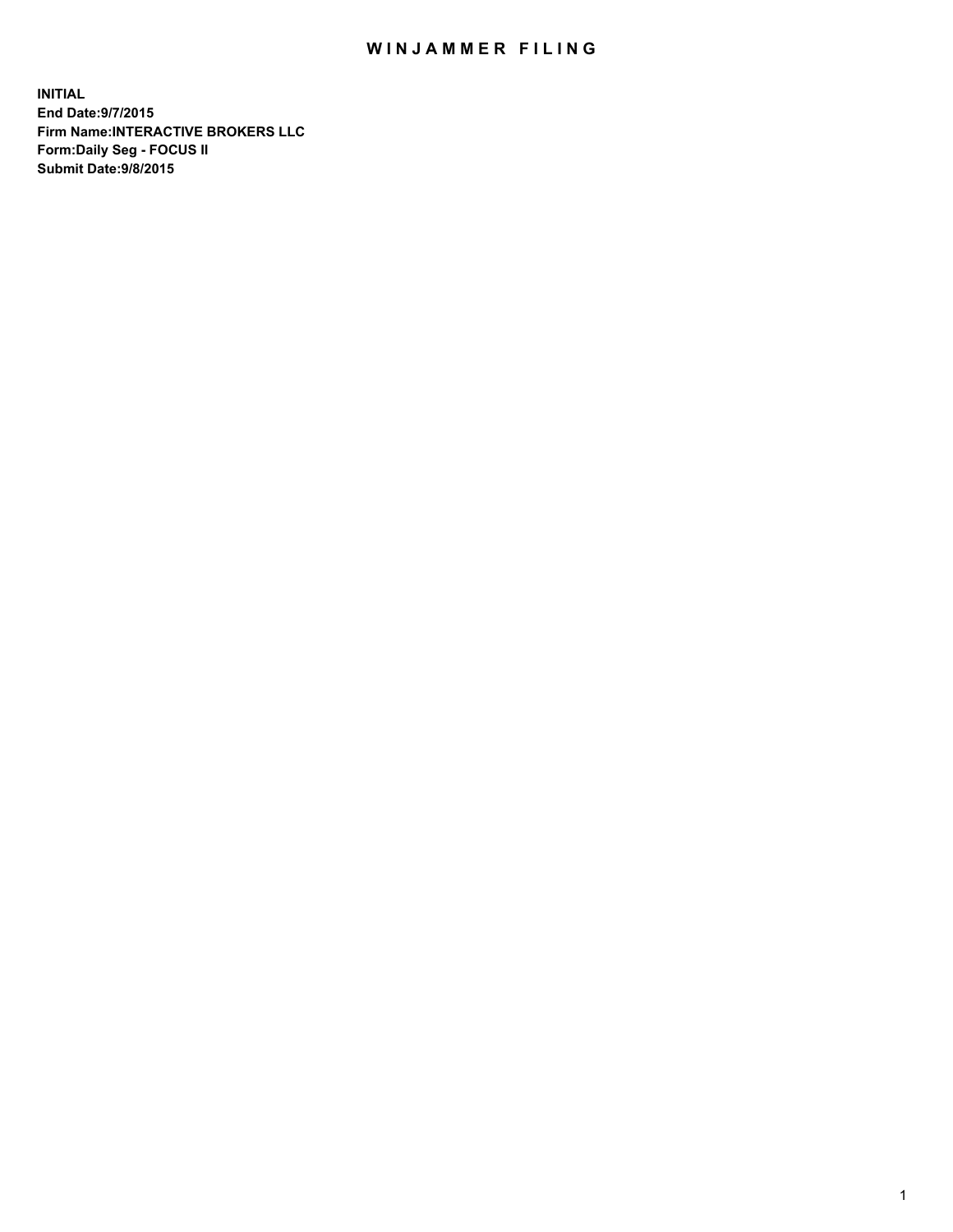## **INITIAL End Date:9/7/2015 Firm Name:INTERACTIVE BROKERS LLC Form:Daily Seg - FOCUS II Submit Date:9/8/2015 Daily Segregation - Cover Page**

| Name of Company<br><b>Contact Name</b><br><b>Contact Phone Number</b><br><b>Contact Email Address</b>                                                                                                                                                                                                                          | <b>INTERACTIVE BROKERS LLC</b><br><b>Michael Ellman</b><br>203-422-8926<br>mellman@interactivebrokers.co<br>$\mathbf{m}$ |
|--------------------------------------------------------------------------------------------------------------------------------------------------------------------------------------------------------------------------------------------------------------------------------------------------------------------------------|--------------------------------------------------------------------------------------------------------------------------|
| FCM's Customer Segregated Funds Residual Interest Target (choose one):<br>a. Minimum dollar amount: ; or<br>b. Minimum percentage of customer segregated funds required:% ; or<br>c. Dollar amount range between: and; or<br>d. Percentage range of customer segregated funds required between:% and%.                         | $\overline{\mathbf{0}}$<br>0<br>155,000,000 245,000,000<br>0 <sub>0</sub>                                                |
| FCM's Customer Secured Amount Funds Residual Interest Target (choose one):<br>a. Minimum dollar amount: ; or<br>b. Minimum percentage of customer secured funds required:%; or<br>c. Dollar amount range between: and; or<br>d. Percentage range of customer secured funds required between: % and %.                          | $\underline{\mathbf{0}}$<br>0<br>80,000,000 120,000,000<br>0 <sub>0</sub>                                                |
| FCM's Cleared Swaps Customer Collateral Residual Interest Target (choose one):<br>a. Minimum dollar amount: ; or<br>b. Minimum percentage of cleared swaps customer collateral required:% ; or<br>c. Dollar amount range between: and; or<br>d. Percentage range of cleared swaps customer collateral required between:% and%. | $\overline{\mathbf{0}}$<br>$\overline{\mathbf{0}}$<br>0 <sub>0</sub><br>0 <sup>0</sup>                                   |

Attach supporting documents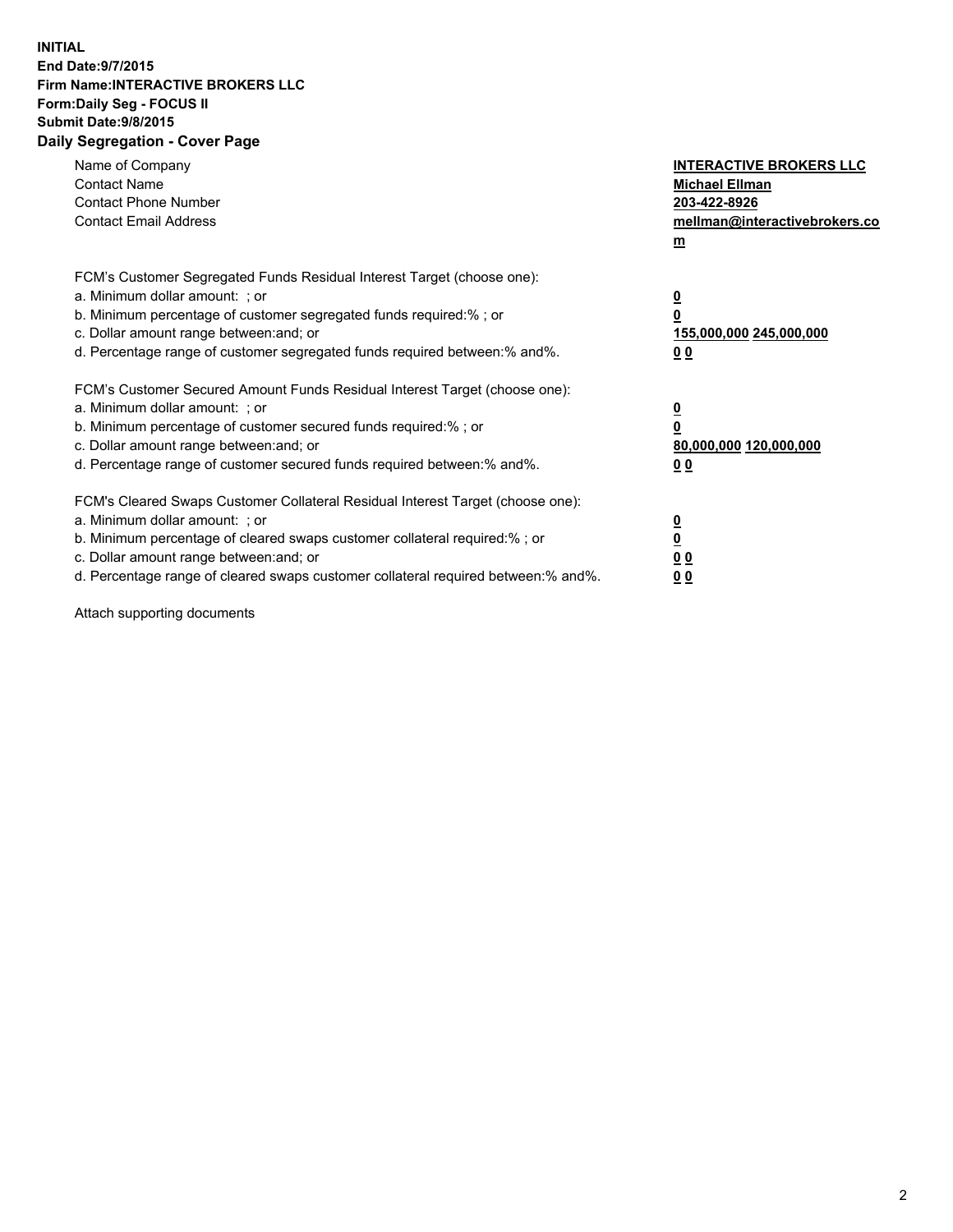## **INITIAL End Date:9/7/2015 Firm Name:INTERACTIVE BROKERS LLC Form:Daily Seg - FOCUS II Submit Date:9/8/2015 Daily Segregation - Secured Amounts**

|     | Foreign Futures and Foreign Options Secured Amounts                                         |                                                 |
|-----|---------------------------------------------------------------------------------------------|-------------------------------------------------|
|     | Amount required to be set aside pursuant to law, rule or regulation of a foreign            | $0$ [7305]                                      |
|     | government or a rule of a self-regulatory organization authorized thereunder                |                                                 |
| 1.  | Net ledger balance - Foreign Futures and Foreign Option Trading - All Customers             |                                                 |
|     | A. Cash                                                                                     | 347,900,574 [7315]                              |
|     | B. Securities (at market)                                                                   | $0$ [7317]                                      |
| 2.  | Net unrealized profit (loss) in open futures contracts traded on a foreign board of trade   | -11,474,767 [7325]                              |
| 3.  | Exchange traded options                                                                     |                                                 |
|     | a. Market value of open option contracts purchased on a foreign board of trade              | 81,153 [7335]                                   |
|     | b. Market value of open contracts granted (sold) on a foreign board of trade                | -201,208 [7337]                                 |
| 4.  | Net equity (deficit) (add lines 1.2. and 3.)                                                | 336,305,752 [7345]                              |
| 5.  | Account liquidating to a deficit and account with a debit balances - gross amount           | 2,411,934 [7351]                                |
|     | Less: amount offset by customer owned securities                                            | 0 [7352] 2,411,934 [7354]                       |
| 6.  | Amount required to be set aside as the secured amount - Net Liquidating Equity              | 338,717,686 [7355]                              |
|     | Method (add lines 4 and 5)                                                                  |                                                 |
| 7.  | Greater of amount required to be set aside pursuant to foreign jurisdiction (above) or line | 338,717,686 [7360]                              |
|     | 6.                                                                                          |                                                 |
|     | FUNDS DEPOSITED IN SEPARATE REGULATION 30.7 ACCOUNTS                                        |                                                 |
| 1.  | Cash in banks                                                                               |                                                 |
|     | A. Banks located in the United States                                                       | 4,800,149 [7500]                                |
|     | B. Other banks qualified under Regulation 30.7                                              | 0 [7520] 4,800,149 [7530]                       |
| 2.  | Securities                                                                                  |                                                 |
|     | A. In safekeeping with banks located in the United States                                   | 358,247,702 [7540]                              |
|     | B. In safekeeping with other banks qualified under Regulation 30.7                          | 0 [7560] 358,247,702 [7570]                     |
| 3.  | Equities with registered futures commission merchants                                       |                                                 |
|     | A. Cash                                                                                     | $0$ [7580]                                      |
|     | <b>B.</b> Securities                                                                        | $0$ [7590]                                      |
|     | C. Unrealized gain (loss) on open futures contracts                                         | $0$ [7600]                                      |
|     | D. Value of long option contracts                                                           | $0$ [7610]                                      |
|     | E. Value of short option contracts                                                          | 0 [7615] 0 [7620]                               |
| 4.  | Amounts held by clearing organizations of foreign boards of trade                           |                                                 |
|     | A. Cash                                                                                     | $0$ [7640]                                      |
|     | <b>B.</b> Securities                                                                        | $0$ [7650]                                      |
|     | C. Amount due to (from) clearing organization - daily variation                             | $0$ [7660]                                      |
|     | D. Value of long option contracts                                                           | $0$ [7670]                                      |
| 5.  | E. Value of short option contracts                                                          | 0 [7675] 0 [7680]                               |
|     | Amounts held by members of foreign boards of trade                                          |                                                 |
|     | A. Cash                                                                                     | 89,058,631 [7700]                               |
|     | <b>B.</b> Securities                                                                        | $0$ [7710]                                      |
|     | C. Unrealized gain (loss) on open futures contracts                                         | 3,903,200 [7720]                                |
|     | D. Value of long option contracts<br>E. Value of short option contracts                     | 81,161 [7730]                                   |
| 6.  | Amounts with other depositories designated by a foreign board of trade                      | -201,208 [7735] 92,841,784 [7740]<br>$0$ [7760] |
| 7.  | Segregated funds on hand                                                                    | $0$ [7765]                                      |
| 8.  | Total funds in separate section 30.7 accounts                                               |                                                 |
| 9.  | Excess (deficiency) Set Aside for Secured Amount (subtract line 7 Secured Statement         | 455,889,635 [7770]                              |
|     | Page 1 from Line 8)                                                                         | 117,171,949 [7380]                              |
| 10. | Management Target Amount for Excess funds in separate section 30.7 accounts                 | 80,000,000 [7780]                               |
| 11. | Excess (deficiency) funds in separate 30.7 accounts over (under) Management Target          | 37,171,949 [7785]                               |
|     |                                                                                             |                                                 |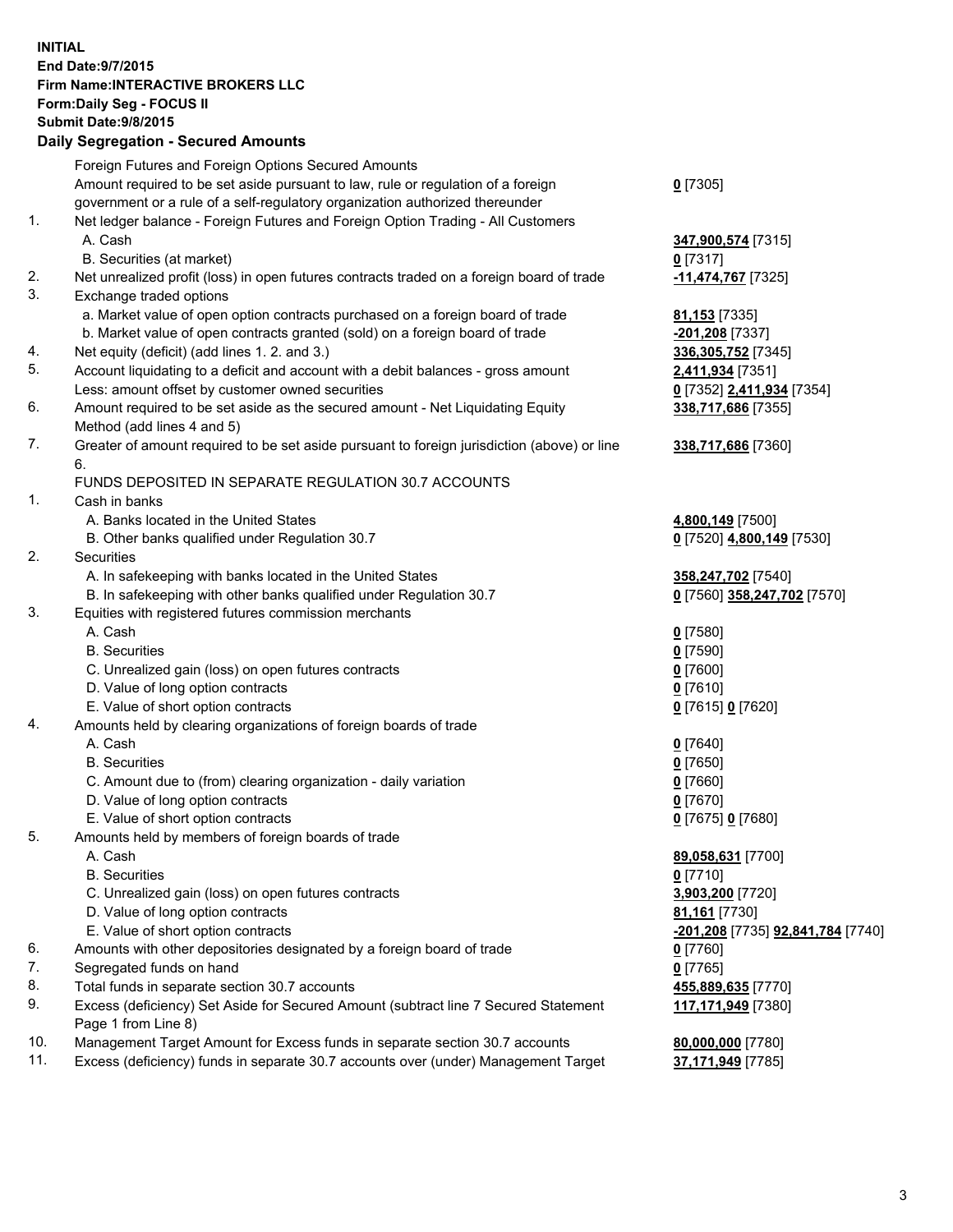**INITIAL End Date:9/7/2015 Firm Name:INTERACTIVE BROKERS LLC Form:Daily Seg - FOCUS II Submit Date:9/8/2015 Daily Segregation - Segregation Statement** SEGREGATION REQUIREMENTS(Section 4d(2) of the CEAct) 1. Net ledger balance A. Cash **2,686,202,191** [7010] B. Securities (at market) **0** [7020] 2. Net unrealized profit (loss) in open futures contracts traded on a contract market **-3,946,478** [7030] 3. Exchange traded options A. Add market value of open option contracts purchased on a contract market **133,031,486** [7032] B. Deduct market value of open option contracts granted (sold) on a contract market **-237,107,079** [7033] 4. Net equity (deficit) (add lines 1, 2 and 3) **2,578,180,120** [7040] 5. Accounts liquidating to a deficit and accounts with debit balances - gross amount **1,091,076** [7045] Less: amount offset by customer securities **0** [7047] **1,091,076** [7050] 6. Amount required to be segregated (add lines 4 and 5) **2,579,271,196** [7060] FUNDS IN SEGREGATED ACCOUNTS 7. Deposited in segregated funds bank accounts A. Cash **428,824,354** [7070] B. Securities representing investments of customers' funds (at market) **1,409,865,602** [7080] C. Securities held for particular customers or option customers in lieu of cash (at market) **0** [7090] 8. Margins on deposit with derivatives clearing organizations of contract markets A. Cash **19,180,175** [7100] B. Securities representing investments of customers' funds (at market) **1,038,459,517** [7110] C. Securities held for particular customers or option customers in lieu of cash (at market) **0** [7120] 9. Net settlement from (to) derivatives clearing organizations of contract markets **-12,376,802** [7130] 10. Exchange traded options A. Value of open long option contracts **132,934,315** [7132] B. Value of open short option contracts **-237,009,958** [7133] 11. Net equities with other FCMs A. Net liquidating equity **0** [7140] B. Securities representing investments of customers' funds (at market) **0** [7160] C. Securities held for particular customers or option customers in lieu of cash (at market) **0** [7170] 12. Segregated funds on hand **0** [7150] 13. Total amount in segregation (add lines 7 through 12) **2,779,877,203** [7180] 14. Excess (deficiency) funds in segregation (subtract line 6 from line 13) **200,606,007** [7190] 15. Management Target Amount for Excess funds in segregation **155,000,000** [7194]

16. Excess (deficiency) funds in segregation over (under) Management Target Amount Excess

**45,606,007** [7198]